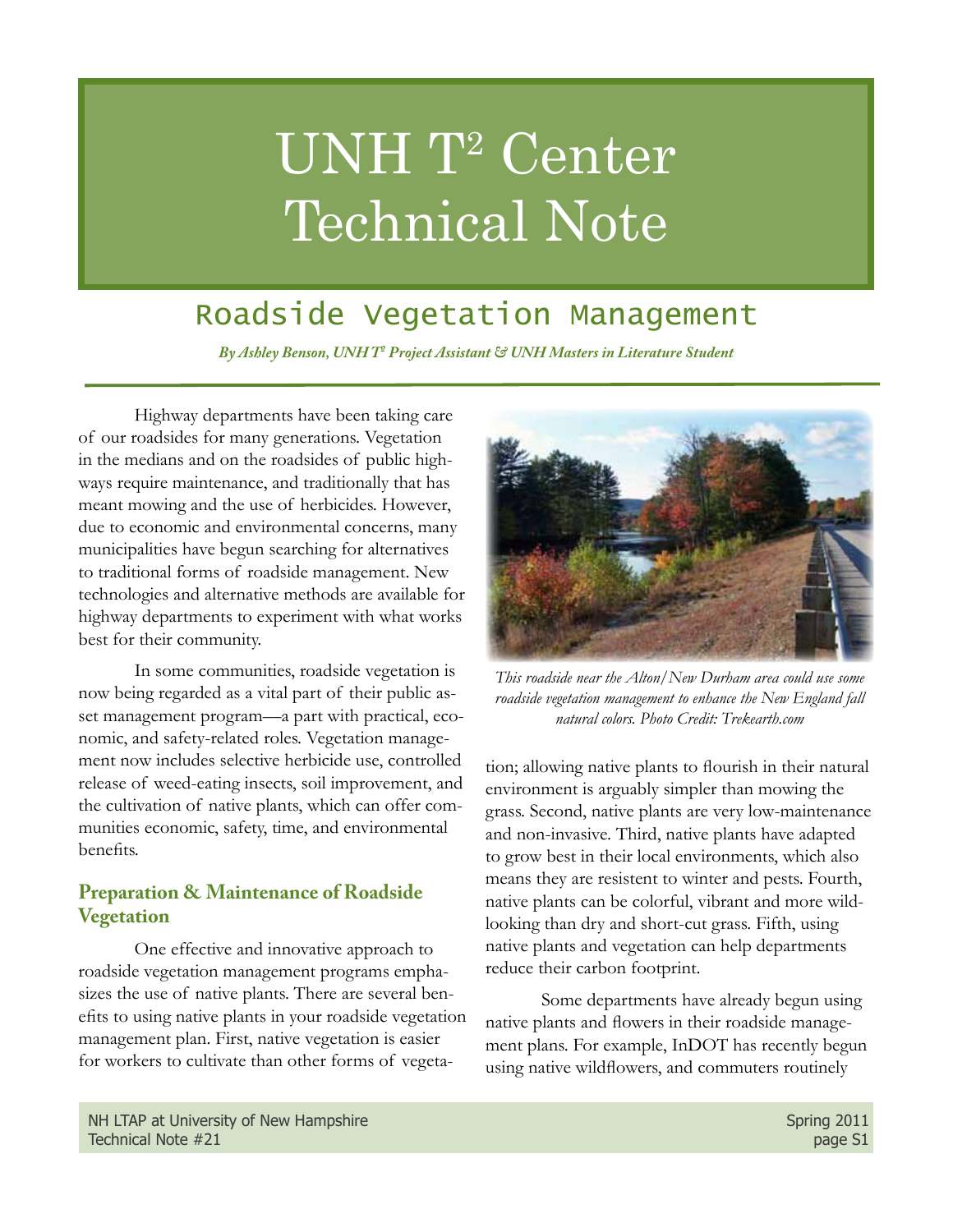compliment municipal workers on their beautiful roadsides. Also, the State of Iowa has refocused their program to include reseeding ditches with native grasses, forbs, and legumes.

Once planted, native plants may not sprout on their own due to years of mowing and the application of pesticide. Therefore, there is some preparation work that must be done before introducing native plants to our roadsides. The roadside area must first be cleared of all vegetation, including grasses, weeds and other plants. Be sure to pay particular attention to the seedbed. If the seedbed is not cleared, weeds and non-native vegetation are likely to grow back, choking out the native vegetation planted purposefully.

Be sure to confirm that the flowers and plants you intend to plant are actually native to New Hampshire and your local area; otherwise, they will not prosper. See *Table 1* for an easy-to-use chart to

find what native New Hampshire vegetation will grow in what type of environment. Make sure to tailor your roadside vegetation management program to the specific type of environment the vegetation will be growing in.

After preparation and planting, focus on management and maintenance. Native roadside vegetation will require some upkeep, particularly in the first few years after cultivation. It is recommended that departments mow yearly for the first two years and only as necessary after that to keep non-native, invasive, and "woody species" out.

The better prepared the plot is before seeds are planted, the less maintenance is needed. It is also recommended to combine mowing and weed-pulling with herbicide application in order to maintain your roadside vegetation. Doing only one of these maintenance tasks will be less effective than combining the two. Only mowing can leave behind roots that

| Environment | Dry Areas          | <b>Moist Areas</b>   | Wet Areas          | Streambanks/<br><b>Pond Shores</b> | <b>Shallow Ponds</b> |
|-------------|--------------------|----------------------|--------------------|------------------------------------|----------------------|
| Native New  | Pitch pine, native | White Pine,          | Jack-in-the-       | Willow, Silver                     | Bur-reed,            |
| Hampshire   | lupine, bayberry,  | Beech, Red           | pulpit, Cardinal   | Maple, Speckled                    | Buttonbush,          |
| Species     | butterfly-weed,    | Oak, Hemlock,        | Flower, Prairie    | Alder, Smooth                      | Pondweed, Sedges     |
|             | Stiff Aster, Red   | White Ash, Sugar     | Cordgrass, Ostrich | Alder, Sycamore,                   | and Rushes,          |
|             | Pine, Scrub        | Maple, Yellow        | Fern, Rushes,      | Monkey Flower,                     | Duck Potato,         |
|             | Oak, Lowbush       | Birch, Flowering     | Sedges, Red        | Switch Grass,                      | Fragrant Water       |
|             | Blueberry, Bracken | Dogwood,             | Osier Dogwood,     | Pussy Willow.                      | Lily, Yellow Water   |
|             | Fern, Sweetfern,   | Sassafras,           | Silky Dogwood,     |                                    | Lily, Pickerelweed,  |
|             | Little Bluestem,   | Basswood,            | Turtlehead,        |                                    | Wild Rice, Duck      |
|             | Switch Grass, Big  | Solomon's seal,      | Balsam Fir, Red    |                                    | Weed.                |
|             | Bluestem, Wild     | <b>Black Cherry,</b> | Spruce, Red        |                                    |                      |
|             | Rye.               | Elderberry, Wood     | Maple, Hemlock,    |                                    |                      |
|             |                    | Fern, Wild Yellow    | Northern           |                                    |                      |
|             |                    | Lilly, Virgin's-     | Arrowwood,         |                                    |                      |
|             |                    | bower, Highbush      | Winterberry,       |                                    |                      |
|             |                    | Blueberry, Bee-      | Atlantic White     |                                    |                      |
|             |                    | Balm, Columbine,     | Cedar, New         |                                    |                      |
|             |                    | Jewelweed.           | England Aster,     |                                    |                      |
|             |                    |                      | Blue Flag Iris,    |                                    |                      |
|             |                    |                      | Sweet Flag.        |                                    |                      |
|             |                    |                      |                    |                                    |                      |

*Table 1: Native New Hampshire Vegetation listed by the environment they most thrive in.*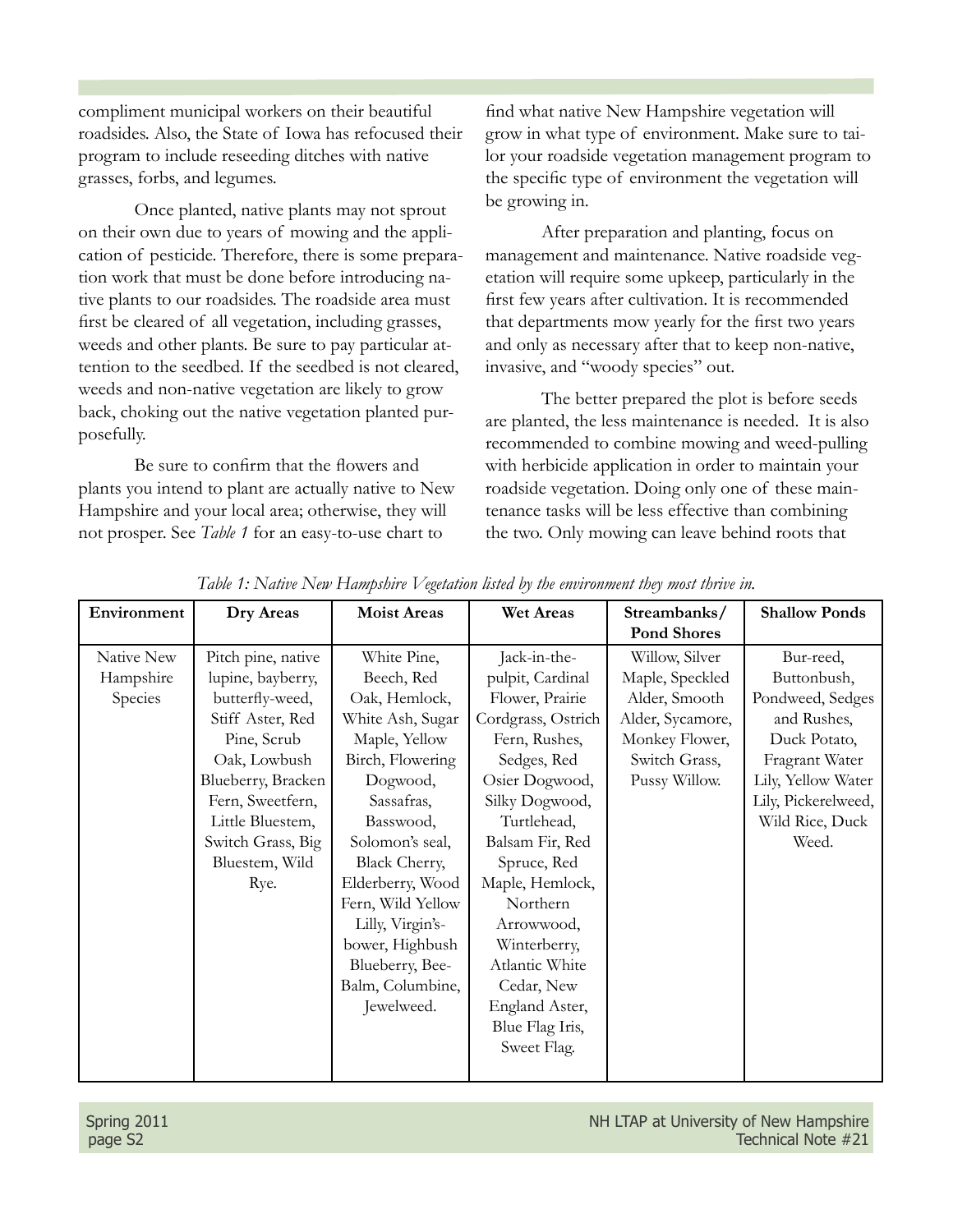will sprout again, and just applying herbicides will not kill the more mature, heartier plants. Also be open to exploring alternative roadside vegetation control options, such as the controlled release of weed-eating bugs.

### **Safety Benefits of Roadside Vegetation Management**

There is another strong incentive to maintaining our roadsides: safety. A driver's visibility can be severely impaired if roadside vegetation is not maintained. The driver may have an obscured view of the road ahead, traffic control devices, approaching vehicles, wildlife and livestock, and pedestrians and bicycles. This increases the chance of an accident or even death.

For more information about the safety implications of proper roadside vegetation management programs, see the FHWA's "Vegetation Control for Safety: A Guide for Local Highway and Street Maintenance Personnel." The purpose of the guide is to help "local road agency maintenance workers identify locations where vegetation control is needed to improve traffic and pedestrian safety, to provide guidance for maintenance crews, and to make them aware of safe ways to mow, cut brush, and otherwise control roadside vegetation" (Barbaccia 14). *Contact the NH LTAP Center for a free copy.*

### **Environmental/Practical Benefits of Roadside Vegetation Management**

It is important to use a variety of diverse plants in your roadside vegetation program for many environmental and ecological reasons. First, a variety of native species allows for the development of natural habitats for animals, insects, and birds. Second, species that are native and adapted to our climate allow our roadsides to help control erosion and keep roadsides clear of weeds. Third, some can reduce runoff and non-point source pollution by allowing greater stormwater filtration.

A roadside vegetation management program



*Butterfly weed is a native New Hampshire plant that grows in dry areas, and may be suitable for roadside use. Photo Credit: Prairie vegetation Wiki*

that utilizes several different maintenance methods will have several benefits. First, using less herbicide is better for the environment. Second, since the application of herbicide is seldom used, it is assumed the workers are taking more care to spray only the areas they know are problems, thus saving the other plants that are healthy and beneficial. Third, since less product is required, departments can purchase the most effective herbicides and use the latest spraying technology.

A comprehensive roadside vegetation management program will yield many benefits to your community, such as stabilizing roadside slopes, reducing erosion, creating habitats for native plants and animals, decreasing stormwater runoff pollution (including that which is derived from herbicide use), and increasing aesthetics.

#### **Economics & Partnerships**

We all understand the nation's current economy and the need to "do more with less". We are seeing the effects of this in reduced budgets for most, if not all, municipal departments. Creating and implementing an integrated roadside vegetation management program can actually save your department a lot of money in the long run.

InDOT provides a nice example of how this could work for your department. InDOT began

NH LTAP at University of New Hampshire Spring 2011 Technical Note #21 page S3